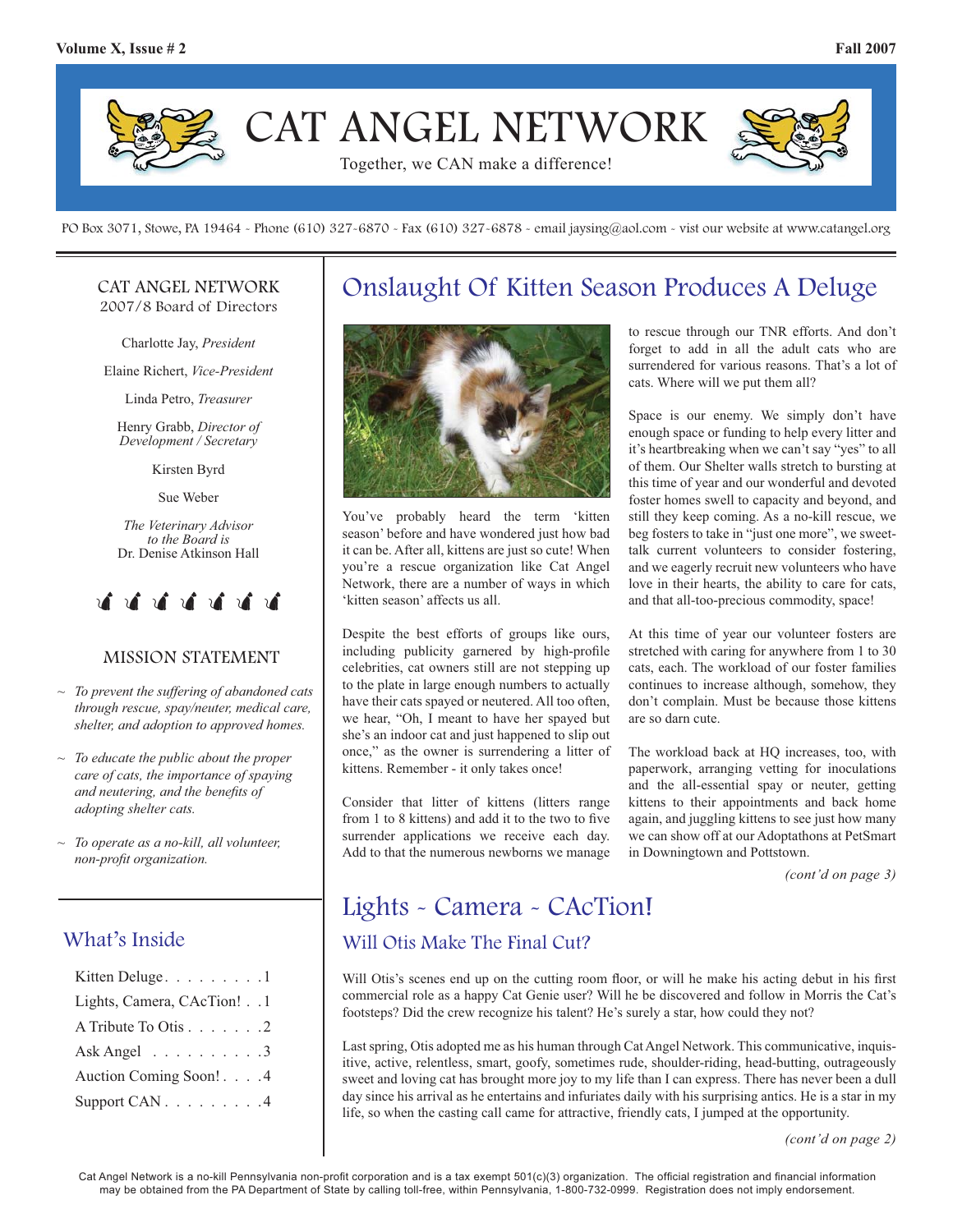## A Tribute To Otis - Our Cat Angel STAR!

Cat Angel Network experienced a tragedy with the passing of our dear Otis, affectionately dubbed "The Wonder Cat," who owned our Volunteer and Adopter, Amy Hollowell. To have known Otis is to understand what a tragic loss has occurred. We at Cat Angel were always eager to hear of his latest antics, be it hanging from the brand-new plasma TV or



finding clever ways to open locked doors, and would always become hysterical with the visions his actions produced. To better know Otis, please read the article, featured on this page, that Amy wrote about just one of his adventures.

Unfortunately, Otis's spirit of adventure proved fatal in the end, as he found a tiger lily bouquet, unwittingly brought into his home, and proceeded to chew on it, devouring several petals with gusto. While

many cat lovers have heard about the toxicity of poinsettias, many may not be aware of just how toxic lilies can also be to cats, particularly young cats, and Otis had just turned two. Otis's misfortune will serve to benefit lots of other kitties and their loving purrsons because it has inspired us all to spread the word about the cruel toxicity of ALL varieties of lilies.

We've learned that lily plants (this includes Asian, Day, Easter, Glory, Japanese Show, Peace, Red, Rubrum, Stargazer, Tiger and Wood varieties) are highly toxic to cats and can cause irreversible kidney failure within 36-72 hours. In Otis's case, kidney failure began within just 12 hours. All parts of the plant are considered toxic, including flowers, leaves, pollen and stems, as well as the water in which they have been sitting. If pollen gets on a cat's fur and they groom themselves, this too may be toxic.

Signs of lily toxicity may include depression, complete loss of appetite and vomiting. Acute kidney or renal failure can develop, which causes abdominal pain and a marked reduction in, or complete cessation of, urine production. This is a life-threatening

condition. Even with aggressive treatment, many cats will die. Should you suspect your cat ate any part of a lily, please rush him to your vet immediately, as early detection and treatment is vital. Once a cat starts showing signs of distress, it is often too late to save him. Indeed, there is no antidote to these strong toxins and vets can only treat the renal failure that follows.

Otis will miss future TV and film opportunities, it's sadly true, but his star will continue to shine brightly with us all. His passing serves as a means of preventing similar tragedies from occurring and, with that, Otis has become a true hero. Be sure to take care with lilies and spread the warning amongst family, friends, florists and garden centers they can cause tragic deaths in cats.





Further information about lily toxicity may be found at the following websites:

 http://goodcats.com/toxicplants.html http://www.cfainc.org/articles/lily-dangers.html http://pet-diseases.suite101.com/article.cfm/lilies\_poisonous\_to\_cats http://www.aspca.org/site/DocServer/vettech\_0402.pdf?docID=354 http://www.drkatrina.com/yourpet/Cats/Lilytoxicityincats.aspx

### Will Otis Make The Final Cut?

### *(cont'd from page 1)*

I wondered, "What is a casting call for cats?" I envisioned standing in a long line in a large, busy studio, waiting with hundreds of other cats and their humans, the cats all hissing, meowing and doing all that cats do. I asked a friend to join me with her two furry boys and, as it turned out, we were asked to come into Philadelphia directly for the shoot!

The commercial was produced in a small, empty apartment, where partial bathroom and laundry room sets were fashioned in opposite corners of the living room and surrounded by a multitude of equipment and cables, with very little room to walk. Taking minimal direction, Otis was happy to pose when placed in the Cat Genie, seeming to say, *"Hey, they're lookin' at me. This is pretty cool. What's that big thing swinging around up there and how can I get up there?…Hey, there's a window…and there are some stairs that go somewhere else….what's behind that fridge? I wonder if anyone here has food for me?"*

"Alright! Great shot! Good Otis – He's the O-Man!" the crew exclaimed. I was a proud stage-cat mom, grinning from ear to ear. Otis was doing a great job! Then he was off to pose with the actress mom and her baby in the pretend laundry corner. A star was born!

Throughout the rest of the afternoon, the filming of various scenes was attempted with each of the five cats present. There was some happy praise for my friend's tuxedo cat and fear set in my heart that he may take some of the spotlight away from The O-Man. With a deep breath I reminded myself that the actress spoke lines about her *cats*  (plural), so I guess I can be a nice person and allow another cat to share stardom with my Otis.

Getting ready to depart, and feeling pretty wonderful about the day's events, we happened upon a Manx cat waiting in the wings to be filmed! Would he out-act Otis? Or will they find more cats to film on another day? Oh, the competition! Surely they won't find a more wonderful cat than The O-Man. He already has a stage name given to him by the Director!

The outcome was that yes, Otis did make the final cut! He is featured, along with his sister, Celie, and my friend's cat, in the TV ad and in the print ad, immortalized forevermore.

*Editor's Note: Sadly, we learned, just as we were going to press, that Otis passed away from renal failure after ingesting the toxins contained in tiger lilies that were unwittingly brought into his home. His star will burn forever brightly in our hearts.*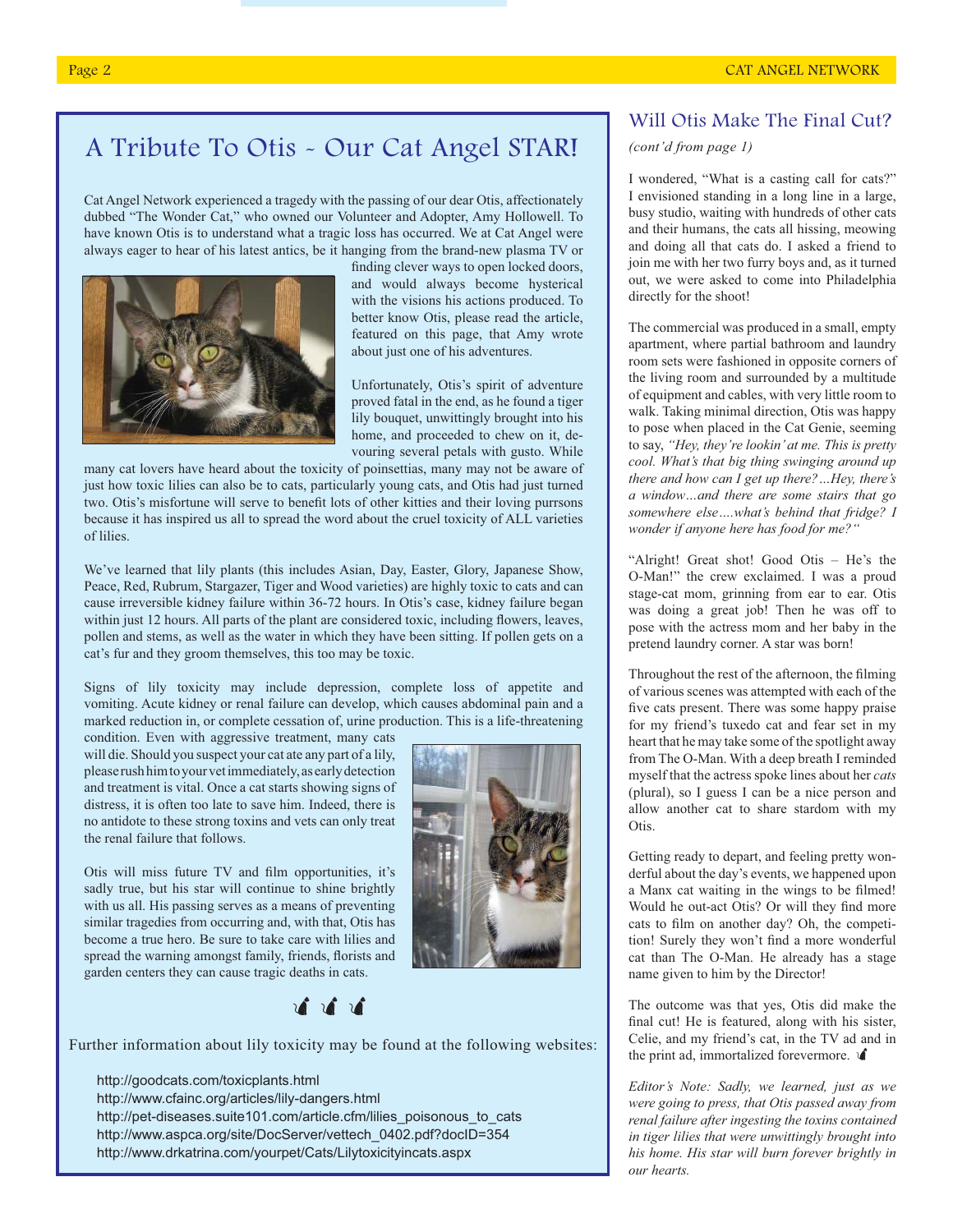

QUESTION: I would love to have another cat, both for myself and as a friend for my five year old cat Cleo. How should I introduce a new cat into my household to make it as easy and pleasant as possible?

ANSWER: Good Question! We kitties at the shelter have learned a thing or two about getting along with others! New cats come in all the time, and our friends, the CAN volunteers, are always very considerate about the feelings of us "old-timers" when they do kitty introductions. Cats LOVE familiarity and routine so our human friends know that the best way to get us to accept a new bunkmate is to go SLOWLY and CAREFULLY.

On DAY ONE, the new kitty is whisked into a sheet-covered cage (in your home you can use a separate small room, like a bathroom). This way, we can SMELL that there's a new cat in our territory, but we don't have to see or interact with him yet. The volunteers treat us to a lot of the things we like such as special goodies, interactive toys, brushing, etc. Pretty soon we begin thinking, "Ever since we started noticing that strange new cat smell, our lives have been GREAT!" Positive associations work wonders with us cats! At your home be sure to spend lots of quality time with Cleo doing all HER favorite things while the new cat is in the bathroom. In addition, you can rub the new cat down with a small towel and put this towel under Cleo's food bowl (if extra-special suppers begin to appear in that food bowl, so much the better)! Likewise, rub Cleo down with a towel and put that under the NEW kitty's food bowl. That way, when they eventually meet and sniff each other, the smell will be familiar and have a positive association.

Starting on DAY TWO, the sheet is gradually moved to the side of the cage so the new

# Kitten Deluge

*(cont'd from page 1)*

And it's there that another problem emerges – choosing the right kitty. There are always so many to choose from and, as we all know, kittens often have an edge over older cats (probably because those kittens are just so gosh darn cute!) We've seen wonderful cats, with glorious dispositions and all the personality criteria people were looking for, lose out at the last moment to a sweet young thing because it was just so darn cute!



cat can begin to see how handsome I am (just kidding). When we resident cats begin to visit near the new cat's cage, and the newcomer is relaxed about it, the volunteers give the new cat some supervised visits outside the cage. At your house, you will know it's "THE DAY" to introduce the cats when the new cat has been eating, drinking, using the litterbox and scratching post consistently, and seems calm and affectionate with you. Attempts to get out the bathroom door when you are leaving after a visit are also a sign that new kitty is ready! Then put kitty in a cat carrier and set it down nonchalantly in the kitchen, family room, etc. Bring out the interactive toys and treats and engage Cleo in a play session about ten feet away from the carrier. Move the play session closer and closer to new kitty's carrier until you have Cleo playing a few feet from her future friend. At this point the cats tend to be more focused on each other than on the toys. Hissing is a very mild kitty reaction that means "I don't know you well enough yet—back off!"

Growling is a sign that a cat is feeling a bit threatened. Wait until you see that both cats are relatively calm and curious before opening up the carrier door. You may need to wait until another day to try again if one or both cats seem stressed. After you've opened the carrier door, supervise the introduction, distracting the cats with food, toys, etc. if there are some anxious moments. Resist the temptation to interfere too much. You don't want a chase scene or one kitty

"How should I introduce a new

backed into a corner, but a puffed tail or hissing are normal aspects of the meeting and greeting ritual. Put new kitty in his/her own room after the initial meeting. Continue these meeting "dates" every day until the cats are comfortable around each other.

Do NOT despair if your cat Cleo acts upset with you or changes her behavior toward you during the first few weeks of cat introductions! We cats are REALLY good at pouting and acting offended when our owners try to introduce change. We can try to lay a guilt trip on you for daring to share our piece of kitty heaven, i.e. your home, with another cat. Hang in there and relax, knowing that things almost always go back to normal and then get better and better within three weeks.

Sometimes the new kitty gets SO comfortable with his new home that he begins to slowly "take over" the resident kitty's favorite bed, window seat, toys, and EVEN OUR FAVORITE PERSON'S LAP! This annoys us!

Watch for signs of competition or jealousy and make sure you supply extra beds, toys, litterboxes, etc., so that everyone feels there is plenty for all and there's no need to compete over limited resources. If Cleo has special times with you, make sure that these continue. New kitties understand "First Kitty Rights" and will not be offended if they get shooed away from first kitty's favorite spot on the bed.

Within a few short weeks, your Cleo will begin to know and feel comfortable with her new friend's habits. That's when you can start to record those "Kodak Moments" – the first time you catch them playing together, eating next to each other, and even curled up together in the same bed! Friendship...it's a beautiful thing! 首首

You can help reduce this problem by volunteering for whatever amount of time you can spare. Go to our website – www.catangel.org click on Volunteer to get the form on your screen. A simple click of the Submit button will have it in our hands immediately. You will be contacted to discuss what and how much you would like to contribute in the way of time and energy, and perhaps you'll be interested in becoming a foster person and opening your home to help kittens along the road to adoption. Never forget to extol the virtues of spaying and neutering pets to every cat owner you know. Volunteer your time to help us show off our kittens – and cats – to potential adopters. With help, we can reach so many more people. If time is something you're short of, we're not afraid to ask for your continued support in the form of donations, to help us help more cats and kittens. And finally, consider adding to your own feline family; after all, what's just one more? After all – wait for it – they're so cute!  $\mathbf{\hat{A}}$